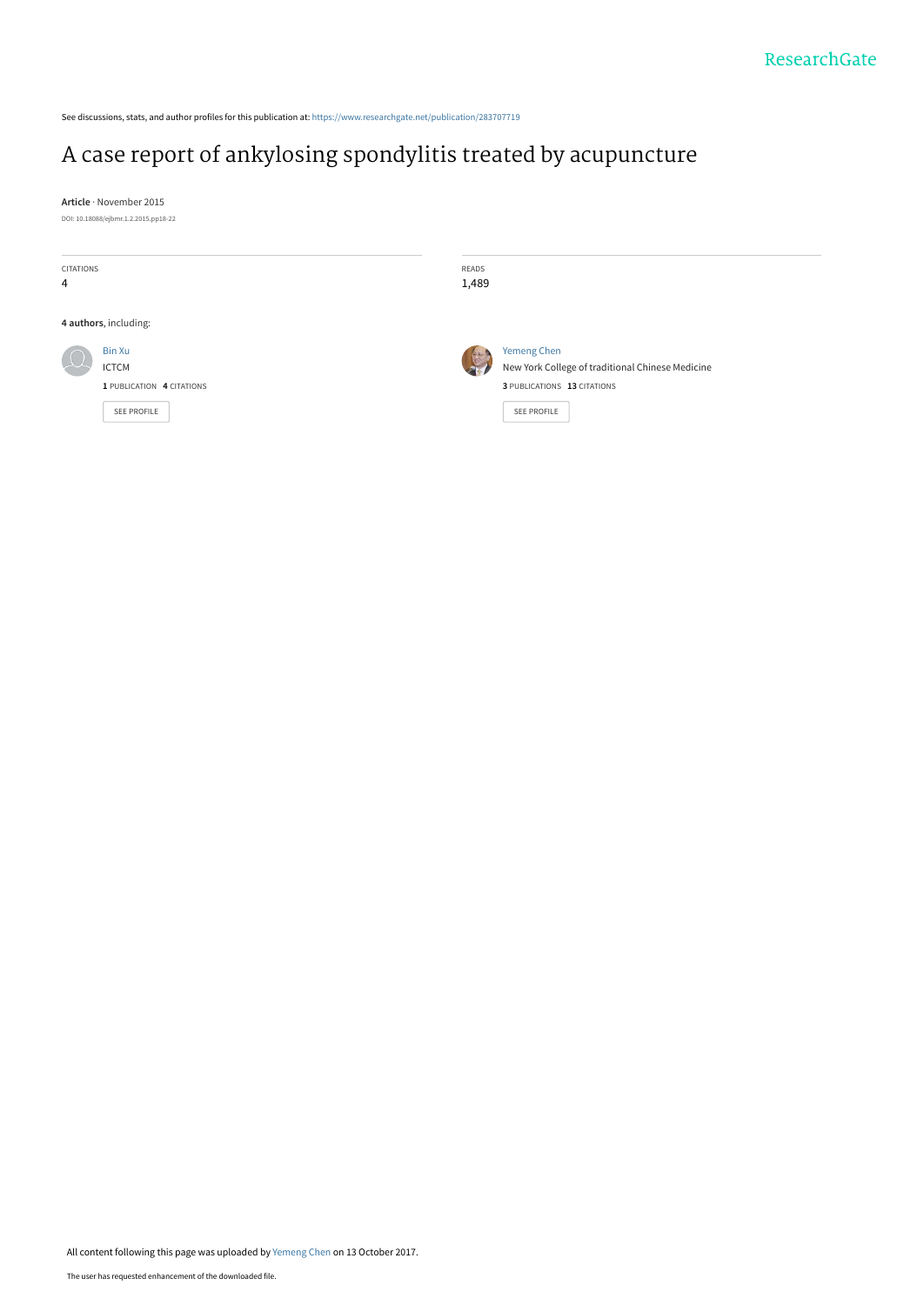

www.frenchsciencespg.com

ISSN: 2428-5544

## **A case report of ankylosing spondylitis treated by acupuncture**

Qingyan Zhao, Cynthia M. Graney, Bin Xu, Yemeng Chen

New York College of Traditional Chinese Medicine, 200 Old Country Roads, Suite 500, Mineola, NY 11501, USA

#### *Original Research*

**Abstract:** The following is a case study of a patient with Ankylosing Spondylitis (AS). She presented to our clinic seeking pain relief/control after having exhausted all pharmaceutical options. A regimen of Acupuncture treatment plan was not only successful in relieving her pain but was helpful in preventing future episodic relapses. This patient is no longer taking pain medications prescribed beforehand.

**Key words:** Ankylosing Spondylitis; Acupuncture; Traditional Chinese Medicine; Pain Management.

#### **Corresponding author:**

Bin Xu, New York College of Traditional Chinese Medicine, Mineola, NY 11501, USA. E-mail: ceu@nyctcm.edu

**Received:** September 29 2015; **Accepted:** November 3 2015; **Published:** November 9 2015

**doi:** http://dx.doi.org/10.18088/ejbmr.1.2.2015.pp18-22

**Citation:** Zhao, Q., Graney, C., Xu, B., & Chen, Y. (2015). A case report of ankylosing spondylitis treated by acupuncture. European Journal Of BioMedical Research, 1(2), 18-22. doi:http://dx.doi.org/10.18088/ejbmr.1.2.2015.pp18-22

## **Introduction**

Ankylosing Spondylitis (AS) is a chronic inflammatory disease affecting the spinal vertebrae and sacroiliac joints, causing debilitating pain and loss of mobility. It is commonly treated by a combination of immunosuppressant, pain management and physiotherapy.

The etiology is not well understood. AS often presents with extra-skeletal manifestations. Fatigue is a common symptom (1). AS is also specifically related to cardiovascular and pulmonary complications, in addition to uveitis, psoriasis and osteoporosis (2-4).

Patients often go to multiple specialists for treatment. Western medicine uses pain killers and immunosuppressant to control the inflammation and pain (5-7). Research indicates that it is uncertain whether immunosuppressant can slow damage to the joints or ease tenderness and swelling of the ligaments (5). Prolonged opioid usage can lead to serious side effects including euphoria, sedation, respiratory depression and birth defect (7). Also, with prolonged use there is an increased tolerance to analgesic property, dependency on the drug and ever increasing demand for higher doses.

Acupuncture has been used since ancient time in China to treat various diseases including pain management (8). There have been a number of randomized controlled trials conducted by western and Chinese researchers to confirm its efficacy in treating chronic knee pain and heel pain (9-10). More randomized controlled trials are still being conducted for pain management in general (11-12).

In our case, the patient had consulted various professionals including rheumatologists, chiropractors and physical therapists in previous treatment. However, the pain and stiffness kept deteriorating and pain medication lost its effectiveness even at the maximal allowed dosage. In desperation, she came to be treated by acupuncture.

## **Case history**

JP, a 33 years old female, complained of chronic low back pain since high school. It was an insidious onset of pain and stiffness, which gradually moved up to the thoracic area and extended to the neck and shoulders. She was diagnosed with AS at age 16, and was experiencing periods of flare up and remission. The excruciating pain severely disturbed her sleep. She suffered from extreme fatigue that led to disturbing and alarming somnolence. She had episodes of falling asleep while driving or at work. The severe pain resulted in complete loss in range of motion (ROM) along her spine.

JP came to our teaching clinic at the New York College of Traditional Chinese Medicine (NYCTCM) in 9/2011 and began acupuncture treatment. She signed the informed consent which stated that she consented to be treated by student interns who are in training and under the supervision of an acupuncturist licensed in the state of New York.

## *Musculoskeletal evaluation*

Musculoskeletal evaluation was done during her initial visits in 9/2011. She was extremely tender to touch on her neck, shoulders and her entire back. The musculature of the Erector Spinae Group exhibited hypertonicity. There was tension and tenderness in the Trapezius, Scalenes and the two Splenius muscles (Splenius Capitis and Splenius Cervicis) (Table 1, 2).

The pain on her cervical region was controlled by medications before she came to our clinic. Therefore there has been no significant change of cervical ROM during the period of 9/2011 and 9/2015.

## *Diagnosis made by western medicine*

Patient's blood test is positive for generic marker HLA/B. Family history shows her mother as having AS. MRI report of 2/3/2007 confirms reversal of cervical cur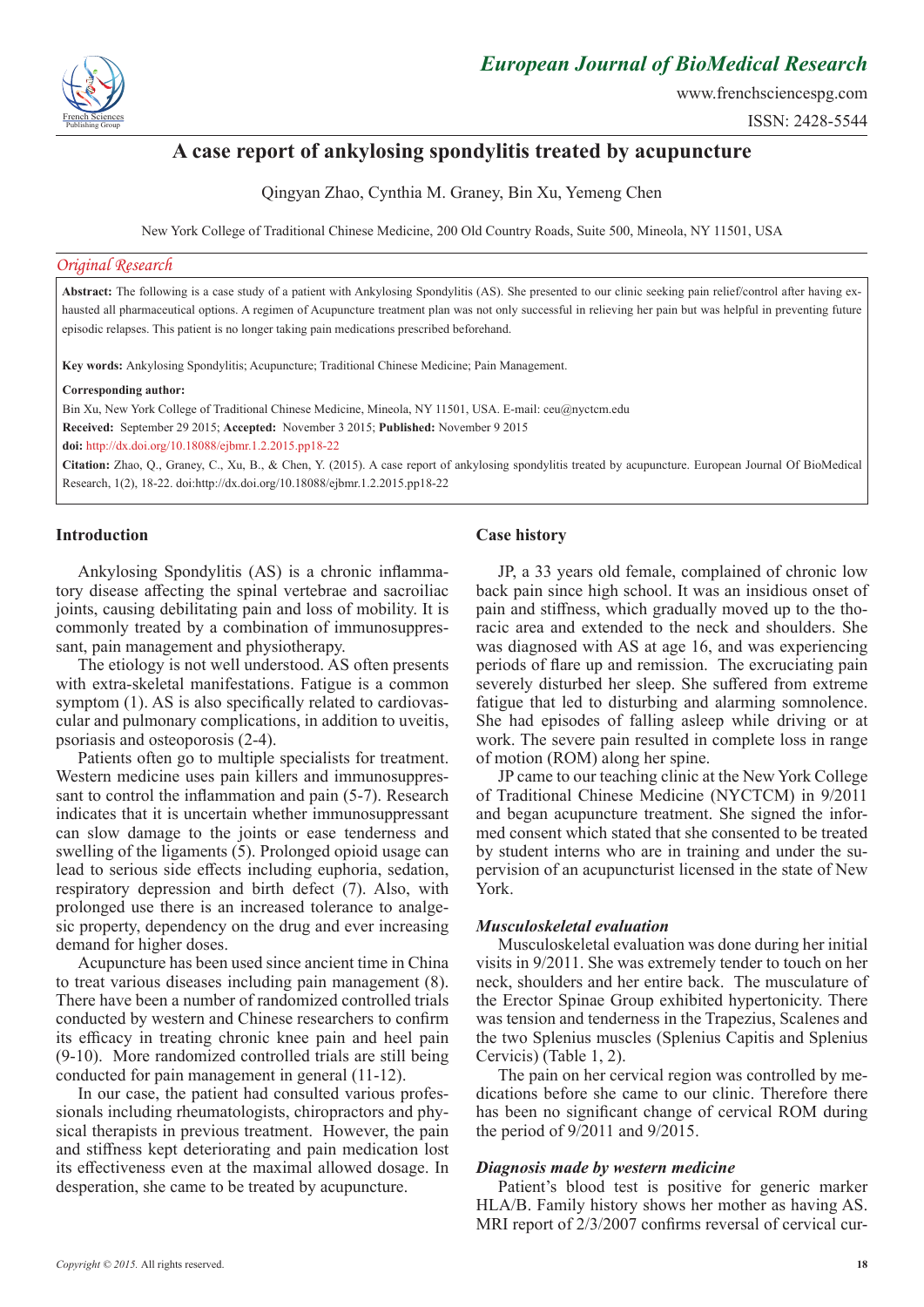**Table 1.** Musculoskeletal evaluation at visit of 9/2011.

| Normal | JР | Normal    |    |
|--------|----|-----------|----|
| 90     | 70 | 80        | 30 |
| 70     | 30 | $20 - 30$ |    |
| 90     | 70 | 45        | 20 |
| 45     | 35 | 35        |    |
|        |    |           |    |

Patient reported that her lumbar ROM was 0 during relapses.

**Table 2.** Musculoskeletal evaluation at visit of 3/2015.

| <b>Cervical Range Of Motion 3/2015</b> |        |    | <b>Lumbar-pelvic Range of Motion 3/2015</b> |    |  |
|----------------------------------------|--------|----|---------------------------------------------|----|--|
|                                        | Normal | JP | Normal                                      |    |  |
| <b>Flexion</b>                         | 90     | 70 | 80                                          | 80 |  |
| <b>Extension</b>                       | 70     | 30 | $20 - 30$                                   |    |  |
| <b>R/L Rotation</b>                    | 90     | 70 | 45                                          | 45 |  |
| <b>R/L Lateral Flexion</b>             | 45     | 35 |                                             |    |  |

Patient also had pain along the thoracic region upon deep breathing.

vature which is consistent with muscle spasm, and sclerotic change in SI joint with partial fusion. The result from these medical exams as well as the history of chronic low back pain established the diagnosis of AS. Patient's sleep study confirmed Narcolepsy.

#### *History of medication taken*

Before Acupuncture treatment, patient had taken the following medications for 5 years: Vicodin 7.5mg 5-6 pills daily; Xyrem 2.25mg twice per day (Xyrem is a schedule III controlled substance GHB); Percocet 5.25mg 5 to 6 pills daily(Percocet is a schedule II drug); and Methotrexate injection done at the rheumatologist's office.

#### *Assessment by traditional chinese medicine (TCM)*

The TCM Four Diagnosis Method not only looks at the chief complaint but also requires thorough examination of patient's overall condition in great details in order to reach a conclusion. It includes inquiry (of present and past medical history), observation, palpitation, and pulse and tongue inspection.

Patient has a tendency to be cold with cold hands and feet; she has an aversion to cold. She reports disturbed shallow sleep and restlessness; she easily wakes up with nightmare sweating profusely. She feels thirsty and prefers drinking cold water. Patient has poor appetite. Patient feels depressed, has poor memory and loses of concentration.

Her tongue color is red with redder tip. Tongue body is thin with cracks. It has tooth marks with scattered petechiae. It quivers when tested. It exhibits a layer of thin white coating with no coating along its two sides (GB/ LR). The pulse is wiry, slightly fast; deep in Chi position and weak in Cun position. Sometimes it is irregular and slippery.

TCM theory indicates the root cause for this condition is the weakness of upright (Zheng) Qi. When wind, cold and dampness invade the body, they lodge in muscles, tendons, bones and meridians, impede Qi and blood circulation. Blockage of Qi and blood circulation causes pain as well as malnourishment of the internal Zhang/Fu organs. It is a vicious cycle that the weaker the upright Qi, the more severe the blockage and pain can be and vice versa.

The TCM diagnosis for this case is Bi-syndrome (pain caused by blockage) with deficiency of all 5 Zang organs (KD, LR, SP, LU, HT) and empty heat flares up.

#### *Treatment principle*

Taking into consideration her overall condition, we have established a treatment plan. The treatment principle is to alleviate pain by removing stagnation; to enhance/ nourish Liver, Kidney, calm the Shen, and raise clear Yang and clear Empty Heat.

The priority is to relieve pain. Each session, Ms. JP came in with Visual Analog Scale (VAS) pain of 5 to 9/10. At the end of the session, we aim to reduce it to below 2/10.

#### *Acupuncture points selection*

Point selection is based on the principles of:

(1) Point specificity.

(2) When symptom is at the left, needle the right and vice versa.

(3) When symptom is at one end of the channel, needle the other end.

(4) Somatotopic arrangement.

Select from the following points alternatively for each treatment.

• Use back-shu points in combination with the yuansource points (of the Yin meridians) and Luo-connecting points. This is in order to dredge the channel, promote Yang, and directly tonify the five Zang organs.

Tianzhu (BL 10), Dazhu (BL 11), Feishu (BL 13), Jueyinshu (BL 14), Xinshu (BL 15), Shentang (BL 44), Geshu (BL 17), Ganshu (BL 18), Pishu (BL 20), Weishu (BL 21), Shenshu (BL 23), Dachangshu (BL 25), Weizhong (BL 40), Feiyang (BL 58), Baihui (GV 20), Daizhui (GV 14), Mingmen (GV 4), Jinsuo (GV 8), Sishencong(Ex), Shenmen (HT 7),Neiguan (PC 6), Taiyuan (LU 9), Lieque (LU 7), Taixi (KI 3), Taichong (LR 3), Xuanzhong (GB 39), Sanyinjiao (SP 6)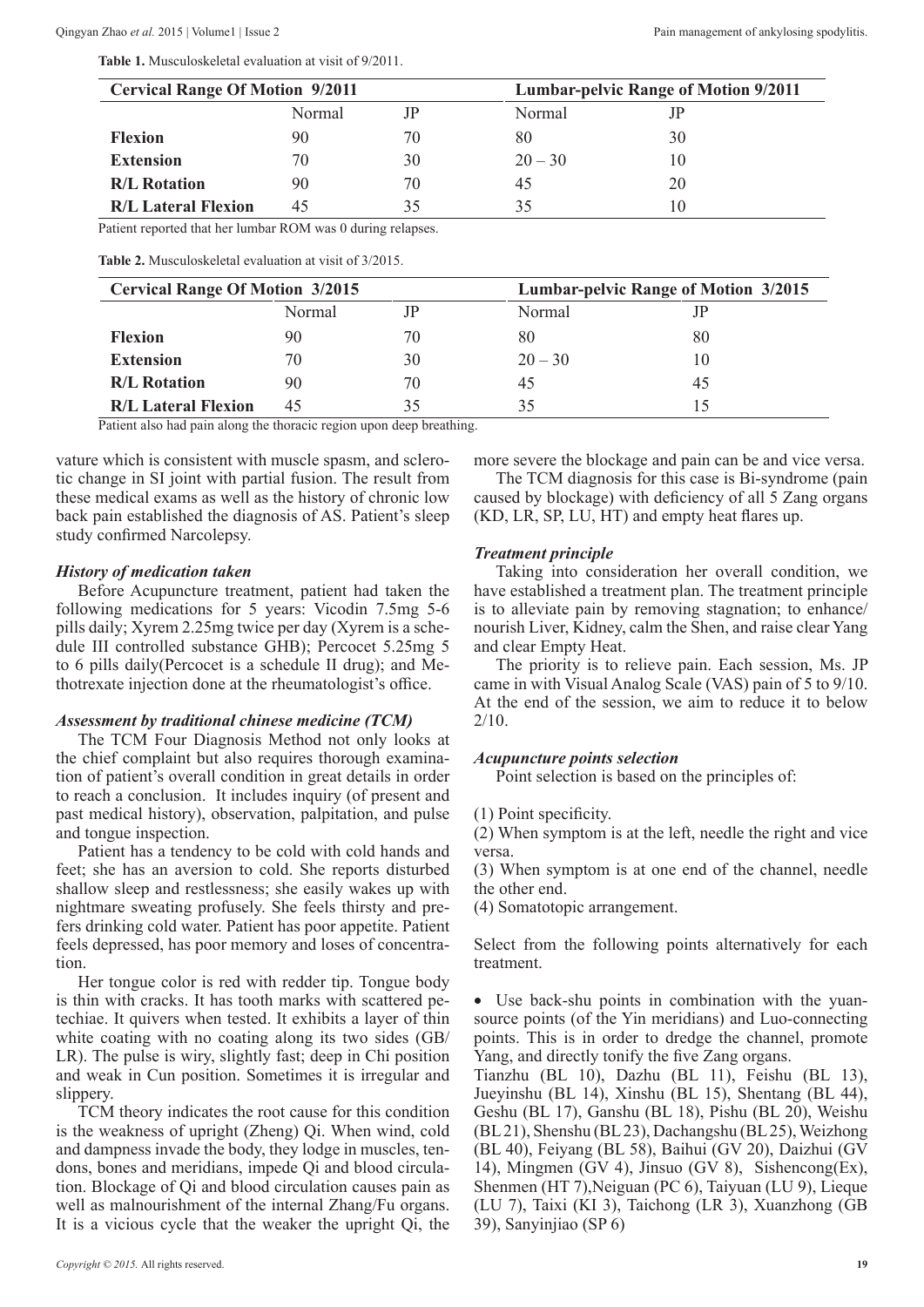Use Jia Ji (Cervical, Thoracic, lumbar) points to activate Qi and blood circulation on the spine (Figure 1A).

• Enhance body's upright Qi: Guanyuan (CV 4), Qihai (CV 6), Zhongwan (CV 12), Zusanli (ST 36) with Far-Infrared Radiation Therapeutic Lamp **(**TDP) Lamp.

• Narcolepsy control: Regulate Yang Motility and Yin Motility Extraordinary Meridians: Shenmai (BL 62), Zhaohai (KI 6), Anmian (N-HN-54).

• Remove stagnation at collaterals: TDP Lamp with applying Kwan Koon Oil on patient's back, along with Tuina, cupping and bloodletting.

#### *Needling technique*

Fu (floating) Puncture and Activating Qi (Dong Qi) needling techniques were applied.

Fu (Floating) Puncture is where the needles are inserted transversely at the superficial myofascial layer. This technique is to treat muscle Bi-syndrome with coldness coagulation which results in stiffness and tightness.

Activating Qi (Dong Qi) technique is to ask patient to actively move the body while the practitioner manipulates the needles (Figure 1B, 1C). The following points were used to alleviate pain at different body parts:

For low back pain, use YaoTongXue (N-UE-19), Shousanli (LI 10), Shenting (GV 24), Baihui (GV 20), Zanzhu (BL 2).

For neck and shoulder pain, use Luozhen (M-UE-24), Chongzi (Tung;s 2.01) & Chongxian (Tung's 2.02), Houxi (SI 3), Linggu (Tung's 2.05) & Dabai (Tung's 2.04), Sanchasan (Tung's 2.14),

For hip (buttock) pain, use Jianzhong (Tung's 4.06), Shangqu (Tung's 4.16), Jianyu (LI 15), Jianliao (SJ 14) (13).

We also used retained cups and collateral pricking (Figure 1D). These techniques are applied after the needles are removed.

## *Treatment schedule*

JP received weekly acupuncture treatment from 9/2011 until the time of this paper (9/2015). She also indicated



**Figure 1.** Acupuncture, cupping and collateral pricking treatment. **A.** Cervical JiaJi. **B.** Floating (Fu) Puncture. **C.** Floating (Fu) Puncture. **D.** Cupping and collateral pricking.

that she would like to continue the treatment going forward. The initial therapeutic session was 1.5 hours and each follow up session lasted about 45 minutes. JP did not receive any other form of TCM treatment and stopped physiotherapy before coming to our clinic. She continued to see her rheumatologist concurrently with the acupuncture treatment.

## **Results**

Average weekly VAS of pain and energy are recorded during her visits. Table3 is calculated as the mathematical mean value of the weekly data at selected milestone intervals when patient's condition showed significant improvement.

Patient started infertility treatment in 9/2012. It is important to note that she had stopped pain medication at that time. She had 1 miscarriage. She followed with 5 inter-uterine insemination attempts and 1 in vitro fertilization. Finally she became pregnant, and gave birth to a full term healthy baby. She continued weekly acupuncture treatments all along.

### **Discussion**

This condition is referred to as Bone Bi-syndrome (Gu Bi) in ancient Chinese medical classics. The Chapter of Treatise on the Bi Syndrome, *Plain Questions of the Yellow Emperor's Inner Classics* 

*(SuWen)*, explained its etiology and described the scooped gesture at its advanced stage. TCM believes that the pain and spinal stiffness are manifestation of disorders of the internal organs, the treatment has been to rectify and strengthen these organs. Herbal medicine has been used both as ingested form and topical for external application (14-15). A search of modern TCM academic papers indicates that herbal medicine is still the main approach in China today and is effective (14-15). However herbal medicine has not been accepted as well as acupuncture in the US. There are a few references of using acupuncture for treatment in China as well as internationally (16-18). However they are either short term treatment with no long term follow up (17-18), or the technique is out of scope of practice in the US (18). The methodologies used in these clinic trials are also different from the treatment principle and technique modalities used in our case.

TCM theory indicates that pain is caused by blockage. Various acupuncture needling technique can invigorate blood circulation and remove blockage. Retained cups are effective at relaxing the muscles and warming the superficial layer of the body. Collateral pricking is a powerful way to stimulate blood circulation. The treatment focuses on breaking up blockages and restoring body's Yin/Yang balance, thus improving the overall condition which in turn strengthens the immunity. Acupuncture has rare side effect.

JP's progress supports the TCM theory. Pain management is key to her treatment regimen. Once the pain is relieved, there is immediate improvement of ROM. She can sleep more soundly which leads to increased energy level. Her body can function better which results in less episodic relapses. And she is able to reduce the dosage of pain medication gradually and eventually completely. (Table 3).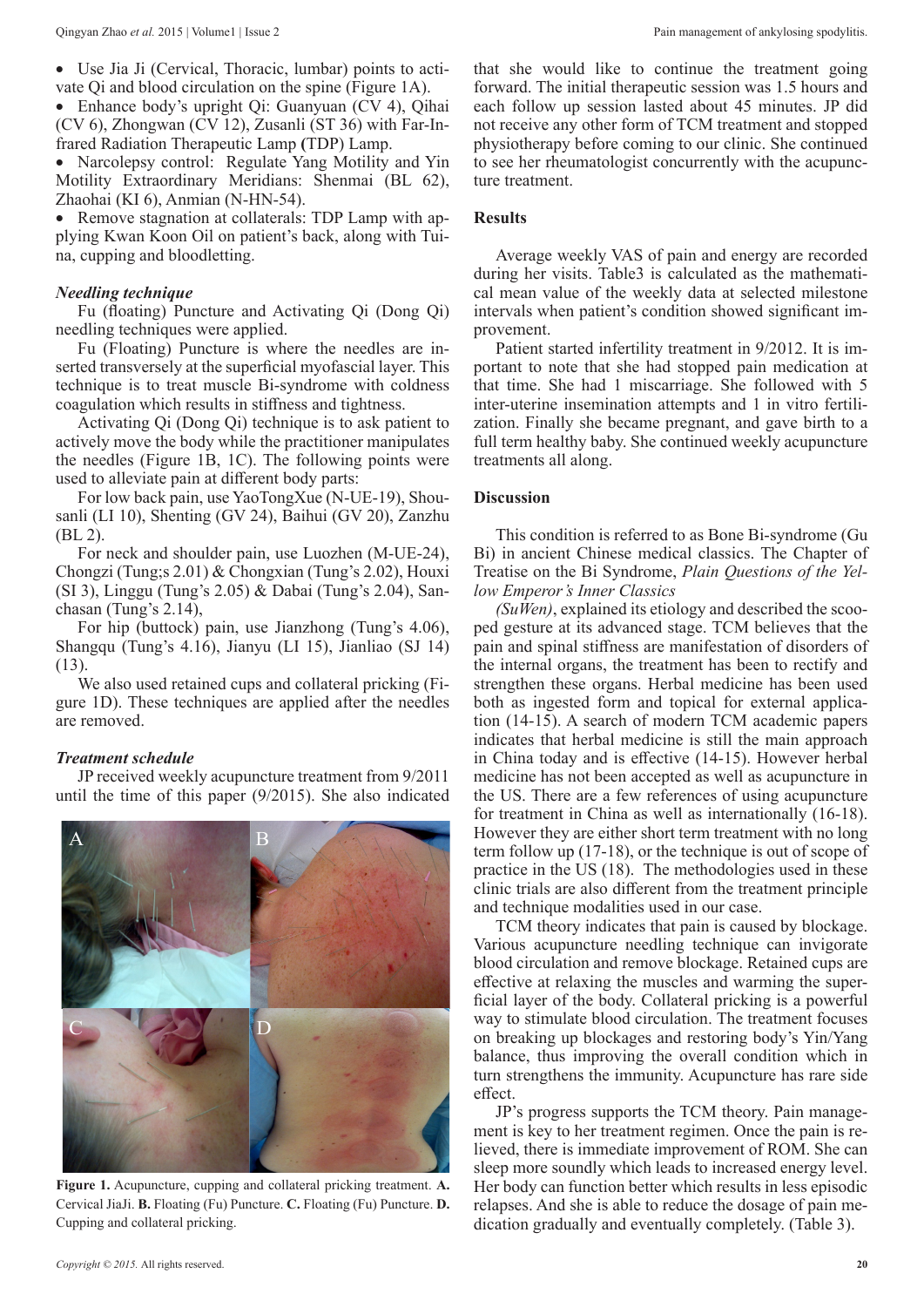**Table 3.** Progress Records.

| Date              | <b>VAS of Pain</b>       | <b>Medication (daily dosage)</b> | <b>Relapses</b>             | <b>Sleep</b>  | VAS of        |
|-------------------|--------------------------|----------------------------------|-----------------------------|---------------|---------------|
|                   |                          |                                  |                             | (per night)   | <b>Energy</b> |
| 9/2011            | $10/10$ at night,        | Vicodin 5-6 pills,               | 4 times per year;           |               |               |
|                   |                          | Xyrem 2 pills,                   | $2 - 3$ weeks each relapse, | $1 - 2$ hours | < 1/10        |
|                   | 8/10 during daytime      | Percocet $5 - 6$ pills           | VAS of pain 10/10 at night. |               |               |
| 10/2011-11/2011   | $7/10$ at night          | Vicodin 1 pill                   | $2 - 3$ days each relapse,  | $6 - 7$ hours | 2/10          |
|                   |                          |                                  | VAS of pain 5/10 at night.  |               |               |
| 12/2011-1/2012    | $\leq 5/10$ at night     | None                             | Occasional relapses.        | $6 - 8$ hours | 5/10          |
| $1/2013 - 9/2015$ | $< 4/10$ during daytime. | None                             | None                        | $6 - 8$ hours | 7/10          |
|                   | $\leq$ 1/10 at night.    |                                  |                             |               |               |

Energy level is in term of Visual Analog Scale.

ROM seemed to be inversely associated with the pain level. The lumbar-pelvic ROM was significantly improved on flexion and right/left rotation (Table1, Table2). However, not much improvement was obtained on extension and right/left flexion. Patient's X-ray taken before coming to our clinic showed partial fusion of her sacroiliac joint. This could be the reason for the permanent loss of ROM. However, we do not have enough data to prove such conclusion.

Episodic relapse refers to the reoccurrence of symptoms which include pain, reduced ROM and energy level, as well as increased use and reliance on pain medications. Table 3 showed that the frequency and length of each relapse as well as its severity are reduced with acupuncture treatment. And she had no relapses since January 2013.

JP gradually reduced dosage of pain medication during the first 4 months of treatment. Though our record showed she took Vicodine occasionally during the same time period, however the dosage was reduced; it was needed to control the pain reoccurred in between her weekly treatment sessions. By January 2012, she stopped all pain medication.

Patient went through pregnancy and child birth during the 4-year treatment period. Research indicates that pregnancy does not improve the symptoms of AS. In the majority of patients, disease activity is not substantially altered during pregnancy (19). The chance of getting a relapse postpartum could be higher (20). JP had no relapse during gestation or following child birth. We would like to conclude that the improvement in her condition is a result of her acupuncture treatment.

Both Western medicine and TCM need to educate patients about the chronic nature of the illness, which requires patients' commitment to ongoing long term treatments.

However this case demonstrates that acupuncture could be considered as a potentially effective treatment for AS. Nonetheless more cases with long-term follow up are needed to corroborate this.

## **Conflict of interest**

The authors declare no competing financial interests.

#### **Acknowledgements**

We are thankful for all the NYCTCM interns who has treated Ms. JP during 9/2011 to 9/2015, and who has diligently recorded the patient chart. We would like to give special thanks to Dr. Joseph Hallak for his kindness to review and comment this manuscript.

#### **References**

1. Garrett S, Jenkinson T, Kennedy LG, Whitelock H, Gaisford P, Calin A. A new approach to defining disease status in ankylosing spondylitis: the bath ankylosing spondylitis disease activity index. Journal of Rheumatology 1994; 21(12):2286–91.

2. Momeni M, Taylor N, Tehrani M. Cardiopulmonary Manifestations of Ankylosing Spondylitis. Int J Rheumatol 2011; 2011:728471.

3. Mitulescu TC, Popescu C, Naie A, Predeţeanu D, Popescu V, Alexandrescu C, et al. Acute anterior uveitis and other extra-articular manifestations of spondyloarthritis. J Med Life 2015; 8(3): 319–25.

4. Wang DM, Zeng QY, Chen SB, Gong Y, Hou ZD, Xiao ZY. Prevalence and risk factors of osteoporosis in patients with ankylosing spondylitis: a 5-year follow-up study of 504 cases. Clin Exp Rheumatol 2015; 33(4):465-70.

5. Chen J, Veras MMS, Liu C, Lin J. Methotrexate for ankylosing spondylitis. Cochrane Database Syst Rev 2004; (3):CD004524.

6. Dagfinrud H, Hagen KB, Kvien TK. Physiotherapy interventions for ankylosing spondylitis. Cochrane Database Syst Rev 2008; (1): CD002822.

7. Broussard CS, Rasmussen SA, Reefhuis J, Friedman JM, Jann MW, Riehle-Colarusso T. Maternal treatment with opioid analgesics and risk for birth defects. Am J Obstet Gynecol 2011; 204:314.e1-11.

8. Zhang Q. Special issue on basic and clinical research for pain and its management and acupuncture studies. Eur J Bio Med Res 2015, 1(2): 1-1.

9. Berman BM, Lao L, Langenberg P, Lee WL, Gilpin AM, Hochberg MC. Effectiveness of acupuncture as adjunctive therapy in osteoarthritis of the knee: a randomized, controlled trial. Ann Intern Med 2004; 141(12):901-10.

10. Tillu A, Gupta S. Effect of acupuncture treatment on heel pain due to plantar fasciitis. Acupunct Med 1998; 16:66-8.

11. Sun ZR, Yue JH, Zhang QH. Electroacupuncture at Jing-jiaji points for neck pain caused by cervical spondylosis: a study protocol for a randomized controlled pilot trial. Trials 2013;14:360.

12. Sun ZR, Yue JH, Tian HZ, Zhang QH. Acupuncture at Houxi (SI 3) acupoint for acute neck pain caused by stiff neck: study protocol for a pilot randomised controlled trial. BMJ Open 2014; 4(12):e006236

13. Wei Chiah Young. Illustrated Tung's Acupuncture Points. ISBN: 978-0-9779026-3-7

14. Zheng CL. Zhu Jie Feng Decoction in Treating Ankylosing Spondylitis. Journal of Traditional Chinese Medicine 2005; (3):63-4. (In Chinese)

15. Zuo F, Liu W. Treating 38 cases with ankylosing spondylitis by Yaobitong Capsule coordinating with acupuncture. Journal of TianJin University of Traditional Chinese Medicine 2011; 28(1): 35-6. (In Chinese)

16. Wan XW. Clinical observation on acupuncture combined with cupping therapy for treatment of ankylosing spondylitis. Zhongguo Zhen Jiu 2005; 25(8):551-2. (In Chinese)